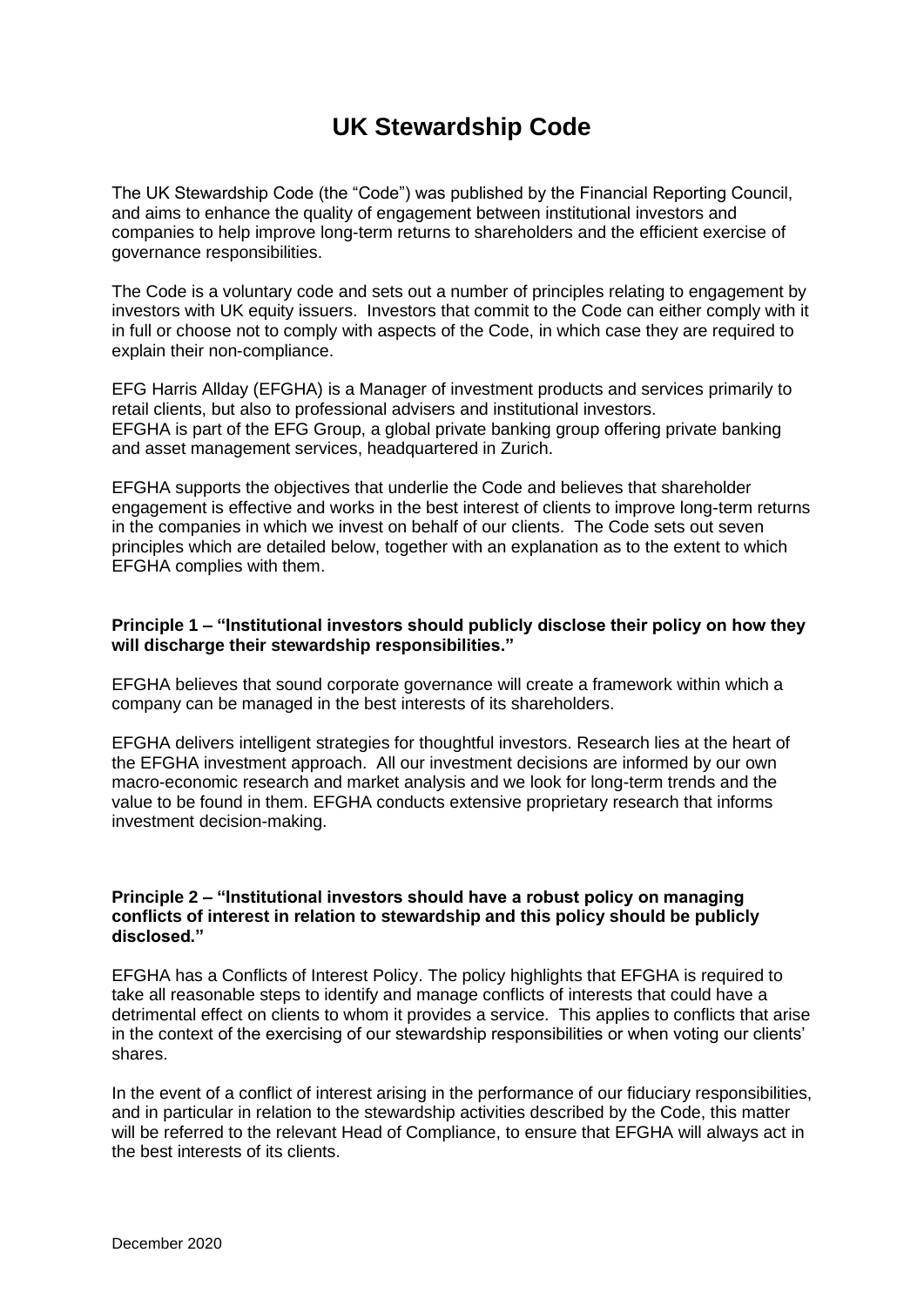## **Principle 3 – "Institutional investors should monitor their investee companies."**

EFGHA conducts research that informs investment decision-making and active stewardship practices which aims to increase our clients' long-term financial returns and performance.

EFGHA performs secondary research as well as some primary research of macroeconomics and strategy, equities, bonds and third party funds. The research team utilises their own structured due diligence process, typically a combination of quantitative techniques and subjective analysis. This might on occasion be augmented with research from third parties.

EFGHA manages its relationship with investee companies in such a way that it does not expect to be made an "insider" and would not expect to be made an "insider" at any meeting or industry event as this may affect our commitment to protecting and enhancing shareholder value. Regulatory Compliance monitor the risk of being made an Insider at meetings and industry events.

### **Principle 4 – "Institutional investors should establish clear guidelines on when and how they will escalate their stewardship activities."**

EFGHA primarily provide discretionary services to retail clients, where the proportion of shares held in investee companies is much lower than those held by large institutional investors. As such we do not engage with investee companies in the same manner as other large institutional clients may, such as pension funds or investment funds. Therefore, we do not believe it is currently appropriate to establish a formal Engagement Policy.

### **Principle 5 – "Institutional investors should be willing to act collectively with other investors where appropriate."**

EFGHA primarily provide discretionary services to retail clients, actions are made autonomously and we do not act collectively with other investors. Where considered appropriate and permitted by regulation and law, EFGHA may, on occasion, be willing to act with other shareholders where it is believed that it is in the interests of our clients.

## **Principle 6 – "Institutional investors should have a clear policy on voting and disclosure of voting activity."**

For EFGHA discretionary services, where investments are held by a nominee or are otherwise under our control, we will act under our discretion. For non-discretionary services, investments not under our control, we will obtain client instructions before exercising voting rights. We will exercise such voting rights in accordance with written instructions, in the absence of which they will be unexercised.

EFGHA will take instruction from its clients on a case by case basis.

### **Principle 7 – "Institutional investors should report periodically on their stewardship and voting activities."**